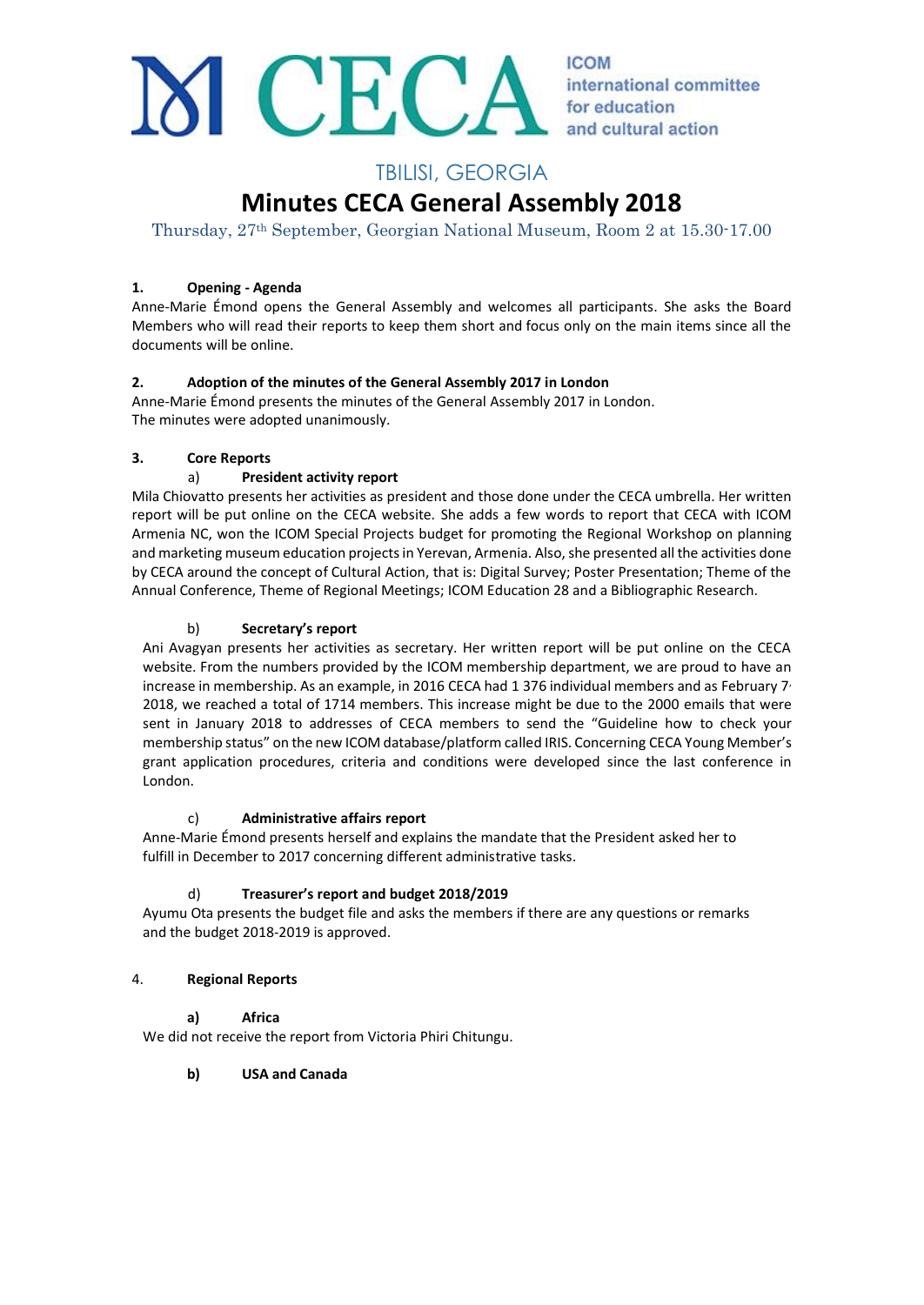# **ICOM**  $H$ international committee for education and cultural action

Therese Quinn presents her report. The main tasks for the USA are to build awareness about ICOM and CECA activities globally and in the regions; attract new members to ICOM-CECA and develop a strong network of ICOM-CECA members and friends. She proposes next steps such as exploring how to use social media to build awareness of ICOM-CECA in the USA such as communicating with regional museum studies programs, and engaging museum worker groups. No comments.

Anne-Marie Émond presents her report. As of December 2017, she came in to support Therese in trying to build CECA's awareness in Canada. The priority is for now to have an up-to-date membership list of contacts to reach our members and friends to map where CECA members are concentrated in the country. No comments

#### **c) Latin America and the Caribbean**

Margarita Laraignée reads the report. Since she assumed the role in 2013, the priority has been supporting the contact among all CECA Members of the Region, maintaining regular and permanent relations in order to transmit all the developments, accomplished projects and the ones to be accomplished by the Committee.

The countries of the Region which are in constant communication are Brazil, Argentina, Chile, Equator, Peru, Venezuela, Costa Rica, Mexico, Dominican Republic, Paraguay, Uruguay and Colombia. No comments.

# **d) Asia Pacific**

Ayumu Ota reads the report. The ICOM General Conference will be held at Kyoto International Conference Center in Kyoto, Japan from September 1 to 7 2019. The theme of the conference is "Museums as Cultural Hubs: The Future of tradition". The theme of the CECA Annual Conference is "Roles of Museum Education: Supporting Self and Society". A video was presented to present the venues of the next conference. No comments.

#### **e) Europe**

Mário Antas' report will be on CECA website.

#### 5. **Communication Report**

#### **a) Web and Social Media**

Jorge Arturo Albuja Tutivén reads the report presenting the processes and results of work in social networks and proposes future development for the web. He presented the video for the Tbilisi Conference. Finally, he encourages members to follow CECA on the website and on social media: [www.ceca.icom.museum;](http://www.ceca.icom.museum/) Facebook: @icomceca (ICOM-CECA); Twitter: @icom\_ceca; Instagram: @icomceca; #CECA2018. No comments.

#### 6. **Board members' Reports**

#### **a) Best practice**

Marie-Clarté O'Neill presents her report explaining that this year communication has been again too scarce and done notably late in most regions, excluding South America. The final number of candidates was 10 to be compared with 11 in 2017, 23 in 2016, 25 in 2015, 35 in 2014. The general quality remains good. The jury was organized in Paris May 6<sup>th</sup> and 7<sup>th</sup> with Marie-Clarté O'Neill as president, one of last year awardee and one elected board member as jury : Séverine Muller (France) and Margarita Laraignée (Argentina). Furthermore, Marie-Clarté O'Neill thanked Cinzia Angelini who accepted to be the editor of a new issue of the Best Practice series and managed the publication with Georgia. The choice was, this year to edit a few paper issues, concentrating on digital publication on the website. For next year, we must improve ways of communicating the award process using multiple means of information including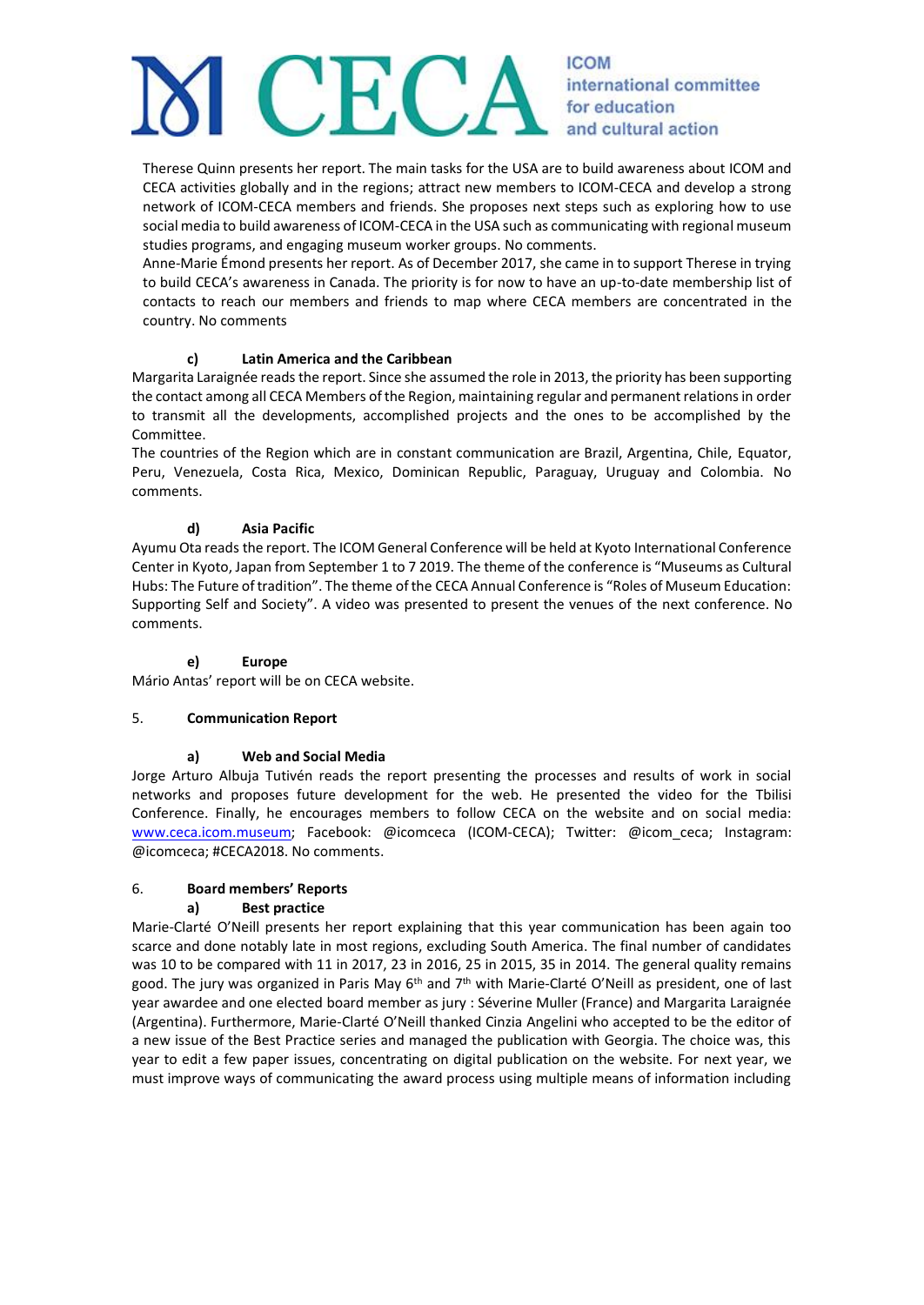# **ICOM** EC

international committee for education and cultural action

social media but also having communications in professional meetings, specific training organized national.

# **b) Professional development**

We did not receive the report from Michael Gyldendal.

# **c) Research Network**

Colette Dufresne-Tassé presents her report. The research award could not be distributed because did not comply with the requirements. Important to mention that Margarita Laraignée collaborates with the Delegate to Research. For next year conference the time between the call for research papers in view of the Research Award and the deadline for submitting them will be lengthened. Another news, a space on CECA website will be devoted to the publication of accepted research reports under the title: in English: ICOM CECA RESEARCH; in French: ICOM CECA RECHERCHE; and in Spanish: ICOM CECA INVESTIGATION. She invites members to come to the Research Network meeting.

# **d) Special projects**

Arja van Veldhuizen presents the Cultural Action special project. Together with Jorge, a research among the membership to find out how 'Cultural Action' is understood and what sub-themes are most relevant for the 2018 conference theme was conducted during the year. During the year, she will continue to work on a glossary concerning words used around the world about museum education.

# 7. **Publications**

# **a) ICOM Education**

Wencke Maderbacher presented the ICOM Education 28 edited by Stéphanie Wintzerith who could not be present and thanked all participants.

#### **b) Best Practice 7**

A tool to improve museum education internationally edited by Cinzia Angelini.

# **c) CECA Annual Meeting 2012 Proceedings**

Museums and written communication. Tradition and innovation was published by Cambridge Scholars Press.

# 8. **2019 Elections**

Arja van Veldhuizen mentions that in spring 2019 we will have to elect a President, a secretary and 11 new members of the Board for a total of 13 Board members. She explains that the number of elected Board members will be increased from 8 to 13 to reduce the number of co-opted Board members. Over the years the different tasks Board members have to do are constantly increasing. We cannot forget that none of the Board members nor the President are paid for their work, this is completely volunteer work. To have successful elections we would like to have many candidates. Please consult the CECA website for the elections procedures. It will be an electronic vote.

# 9. **Next Conferences**

The next General Conference will be held in Kyoto, Japan from 1-7 September 2019. CECA's theme will be "Roles of Museum Education: Supporting Self and Society".

Belgium will be the destination of CECA's annual conference in 2020

# 10. **Comments/issues from the membership**

Mila Chiovatto presents a colleague from Brazil Mario De Brum Lopes who reads the following letter to members of the General Assembly: